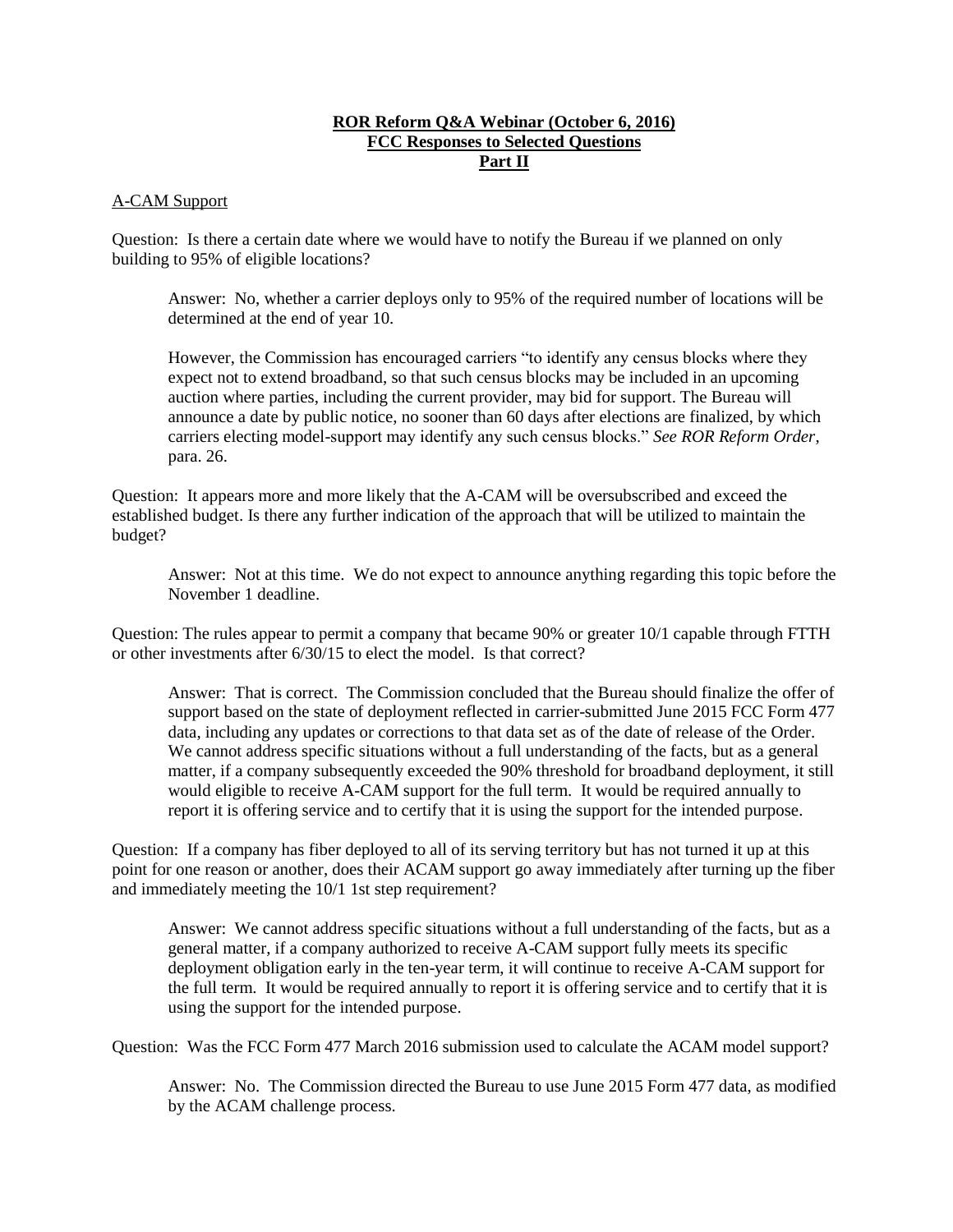Question: If a company elects A-CAM, will those revenues be netted against any subscriber line charges as when they were in the CL pool? Or is that revenue simply in addition to what they will be receiving from A-CAM?

Answer: They will continue to receive subscriber line charges, in addition to A-CAM support.

Question: Will there be any support after the 10 year transition period or is that expected to cease?

Answer: The Commission said it expects the Commission will conduct a rulemaking in year 8 (which would be 2024) to determine how support will be determined after the end of the 10-year period.

Question: What happens if a company elects A-CAM support and an unsubsidized competitor starts offering service in their study area? Does it get phased out or totally removed?

A: No. A-CAM support does not get phased out or removed if an unsubsidized competitor enters the market at some future date. The presence of an unsubsidized competitor was determined prior to making the offer.

## Capital Investment Allowance and Operating Expense Limits

Question: What effect does a RUS loan application placed before the new reform order but not yet awarded have on CAPX limits?

Answer: An RUS loan application placed before the effective date of the new reform order would have no effect on the loan applicant's Capital Investment Allowance. The Capital Investment Allowance is only affected by loan disbursements made prior to the effective date of the reform order.

Question: If a company believes that the Operating Expense Limitation or the Capital Investment Allowance has been calculated incorrectly for its study area, how should it rectify this?

Answer: We would suggest that you contact USAC if you believe a mathematical error has been made. The FCC rules require parties that disagree with an action taken by USAC first to seek review from USAC. 47 U.S.C. § 54.719.

Question: For Housing Units, why was the decision made to use data from the 2010 Census rather than the updated Census data each year. We are now using "old" data and if a company is having growth in housing units this appears to be a detriment to the OpEx Cap.

Answer: The 2010 Census block-level housing unit data is the most recent publicly available census block-level data available to the public at no cost. More recent updates at the census block level are typically done by private entities and are only available for a fee. More recent updates that are available from Census are available only at a higher level of aggregation, such as at the census block group level.

# CAF-BLS

Question: Will carriers who opt for legacy support who do not currently receive ICLS be eligible to receive BLS?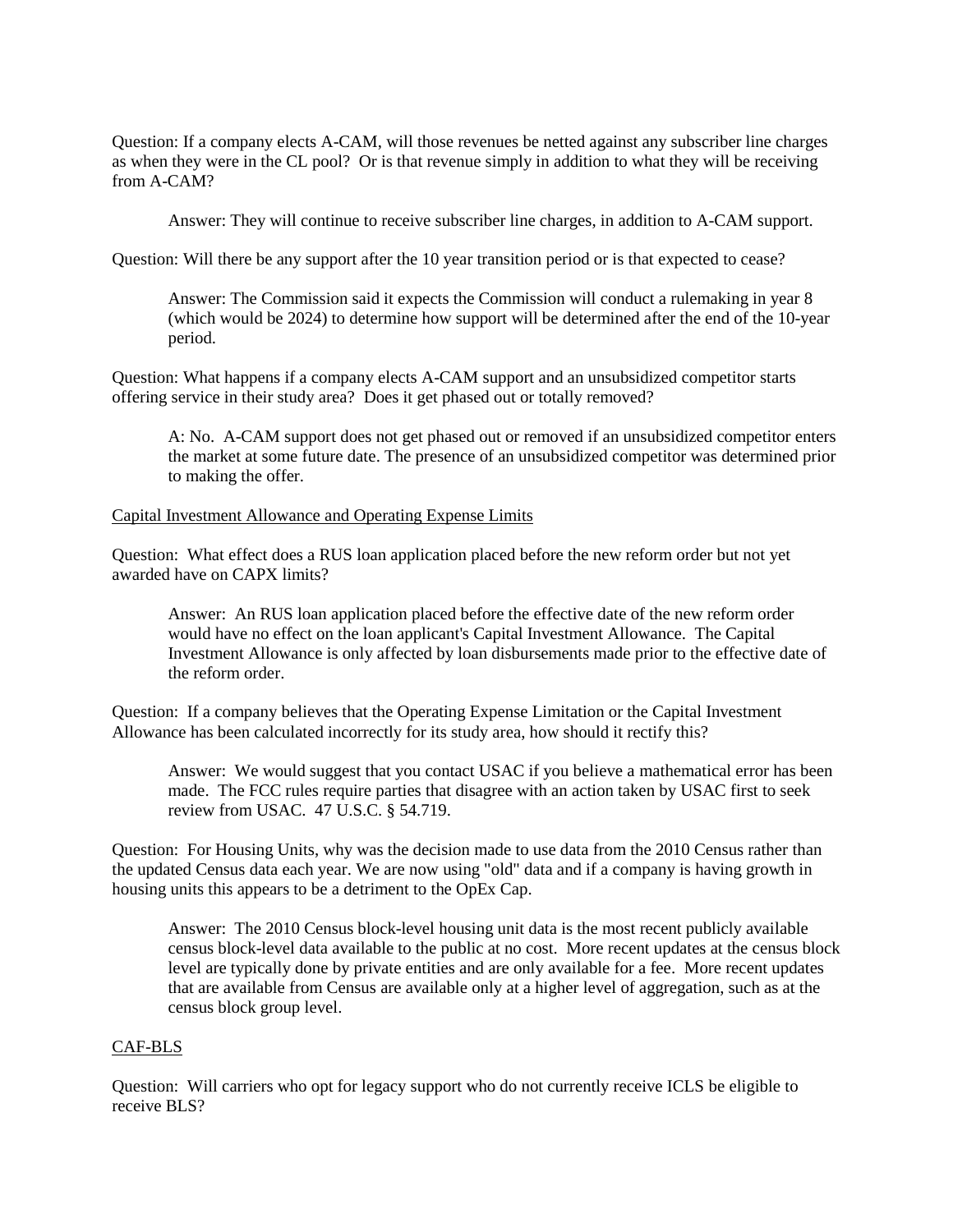Answer: All carriers are potentially eligible for CAF BLS; whether they will actually receive support depends on the costs they report.

Question: When CAF BLS is distributed, will this reflect all broadband funding or will it reflect voice as well? In any scenario does BLS require a voice obligation?

Answer: CAF BLS support is available for lines on which the carrier provides: (1) voice service only; (2) voice and broadband services; and (3) broadband services only. For (1) and (2), support will be calculated in a manner similar to what was previously used to calculate ICLS. For (3), support will be calculated based on the methodology adopted in the *Rate-of-Return Reform Order*.

## CAF-BLS Deployment Obligation

Question: I assume the calculation takes total 5 year projected CAF-BLS, multiplied by a factor reflecting current 10/1 deployment, divided by an average cost per loop. For example,

\$200,000 projected annual CAF-BLS x  $35\%$  x 5 years = \$350,000 Average annual cost per loop  $= $1,000$ Deployment Obligation =  $$350,000 / $1,000 = 350$  locations

Can you please confirm that the above represents a correct interpretation of the calculation?

Answer: This is a correct calculation.

#### Budget

Question: Will the FCC re-calculate the \$2 billion size of the fund after A-CAM models exit the legacy funds?

Answer: Reductions to meet the \$2 billion rate-of-return budget for the January – July 2017 period will be announced on or about November 1, 2016. These reductions will be calculated based on an assumption that all carriers remain on the legacy mechanisms because no carriers are currently authorized to receive A-CAM support. Reductions to meet the overall rate-of-return budget for the July - December 2017 time period will take into account any carriers authorized to receive A-CAM support.

#### Alaska

Question: How does data-only affect support for companies in the "Alaska Plan"?

Answer: Alaska rate-of-return carriers with approved performance plans will not receive CAF-BLS support. Pursuant to the *Alaska Plan Order*, they will receive Connect America funding in Alaska regardless of whether their customers subscribe to voice in conjunction with broadband service. Like all other rate-of-return carriers, they must refile their special access tariffs removing the cost of broadband-only loops from the special access category, under the procedures set forth in the Bureau's recent tariff procedures order.

[http://transition.fcc.gov/Daily\\_Releases/Daily\\_Business/2016/db1006/DA-16-1145A1.pdf](http://transition.fcc.gov/Daily_Releases/Daily_Business/2016/db1006/DA-16-1145A1.pdf)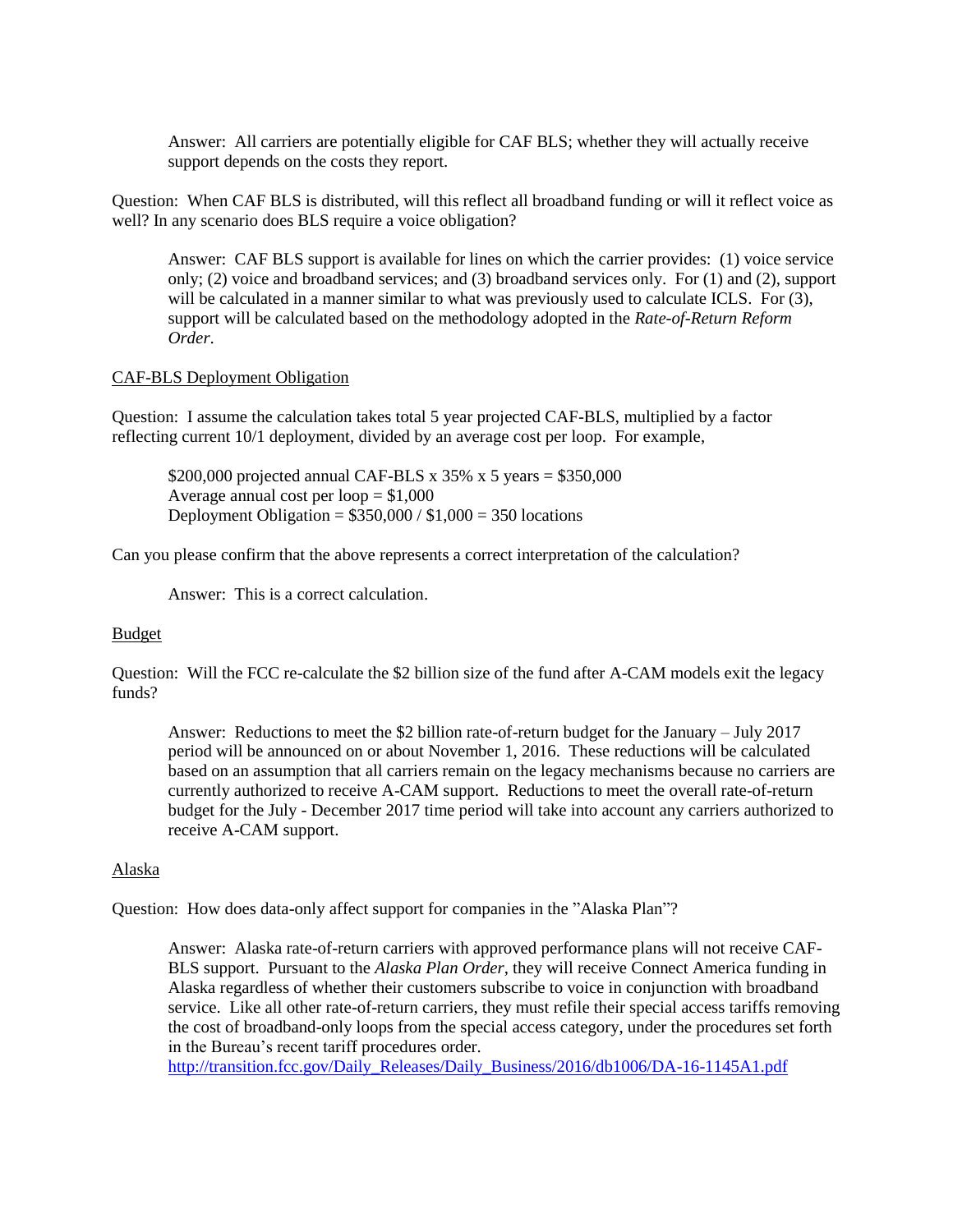Like carriers receiving A-CAM support, Alaska carriers with approved performance plans must leave the NECA common line pool, although they may elect to have NECA tariff their common line rates, including their subscriber line charges. Once USAC confirms these steps have been taken, support as set forth in the Alaska Plan will be disbursed. (*Alaska Plan Order* at para. 46)

Carriers authorized to receive support pursuant to the Alaska Plan are permitted – but not required – to assess a wholesale consumer broadband-only loop charge that does not exceed \$42 per month. They are not required to offer a separate broadband-only transmission service, on either a tariffed or detariffed basis. If they choose to offer a consumer broadband-only loop service, they may elect to have NECA tariff the consumer broadband-only loop rate.

## Tariffs

Question: For companies that participate in the NECA pools, will the Consumer Broadband Only Benchmark Rate be rate banded and/or speed sensitive, or will the benchmark rate be the same for all companies and speeds?

Answer: The consumer broadband-only loop calculations will be carrier-specific.

## **Reporting**

Question: With the new reporting guidelines, will companies that remain on legacy support have to file Form 481's?

Answer: Yes, all ETCs that receive high-cost support (whether A-CAM support or HCLS and CAF-BLS support) must continue to file Form 481s. Once the Bureau has received Paperwork Reduction Act approval of the broadband location reporting portal, ETCs will no longer have to file updates to their 5-year plans.

Question: What format will geo-coded locations be in and how would a small telco get at those locations? It is my understanding that there are many, many formats for geocoding.

Answer: The Bureau is working on a Public Notice that will provide further guidance regarding location reporting.

Question: Will you explain the difference between a location and an address in the A-CAM model?

Answer: As explained further in the A-CAM Model Methodology (A-CAM version 2.3.1, Document version 2.3.1, Revised 08/12/2016), the model used GeoResults address data, trued up with 2010 Census data and updated with 2011 Census county estimates, for residential data. For business data, the model used GeoResults address data.

Question: What constitutes a location for purposes of meeting my deployment obligations (either A-CAM or CAF BLS)?

Answer: A location is a housing unit or small business that would typically subscribe to mass market "best efforts" residential broadband Internet access service. (Note: this does not mean the home or small business actually is subscribing to this service, but rather this is a location where the carrier is commercially offering mass market broadband Internet access service to end users and would provide this type of service if the customer requested it.)